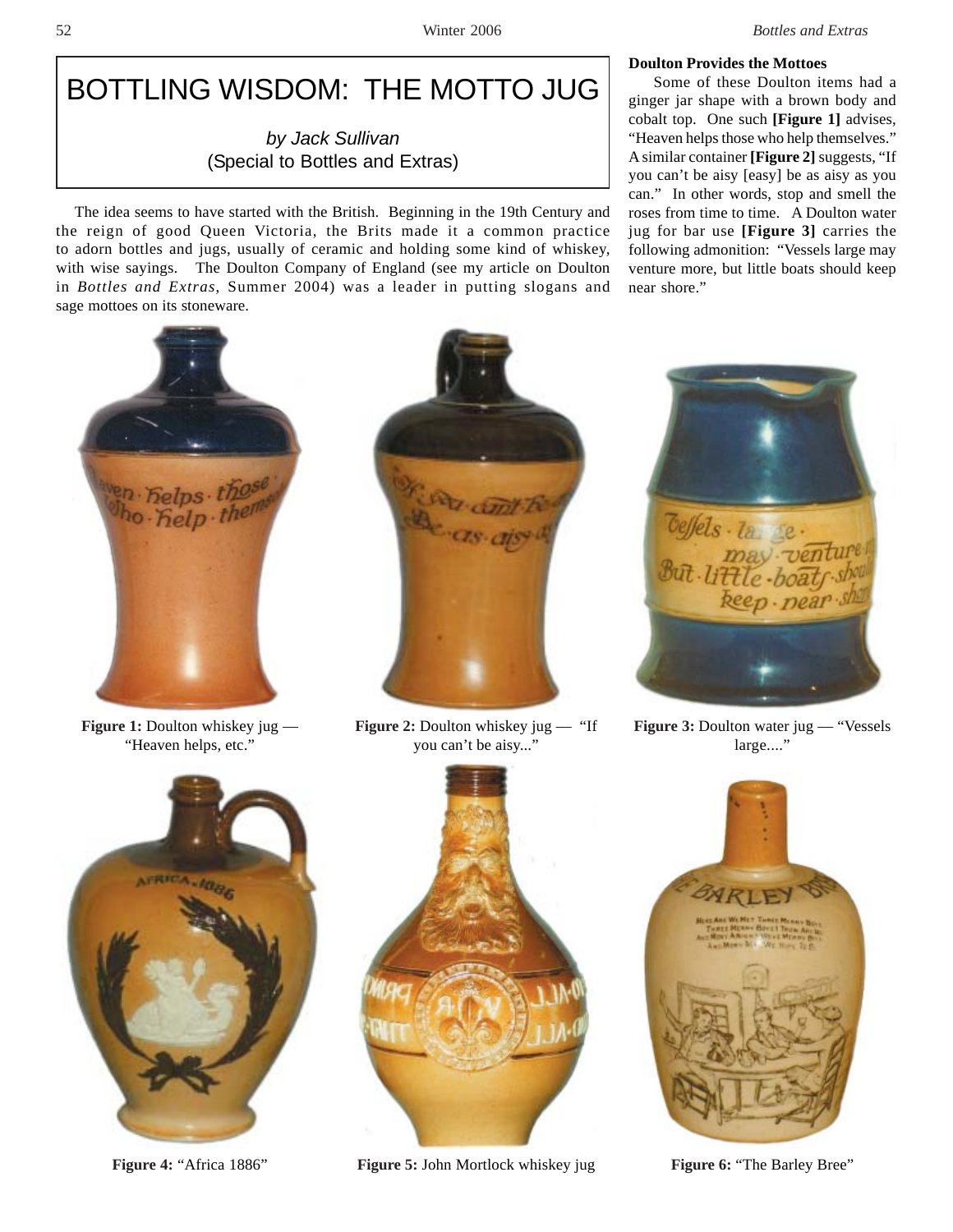Other motto containers had a more political purpose. A Doulton whiskey jug, inscribed "Africa 1886," shows Queen Victoria riding a camel as the Empress of Africa **[Figure 4]**. It sports on its backside a rousing patriotic slogan: "Sons be welded, each and all, into one imperial whole, one with Britain, heart and soul, one life, one flag, one fleet.... Britons hold your own and God guard all." The Scotch distiller John Mortlock & Co. commissioned Doulton to produce him a jug **[Figure 5]** with a prominent "V.R." — Victoria Regina — and a motto that seems to caution other British royalty to emulate the Queen's rectitude if they were to merit the throne. It reads: "A pattern to all princes living with her and all that shall succeed."

Not all the mottoes are so serious. Many relate to the joys of drinking. The Barley Bree whiskey jug **[Figure 6]** shows three men around a table having a rollicking time and drinking. It bears the rhyme:

- "Here are we met, three merry boys,
- "Three merry boys trow are we,
- "And many a night we've merry been,
- "And many more we hope to be."

The idea of mottoes on whiskey containers had expression in the New World on American historical and pictorial glass whiskey flasks of the 19<sup>th</sup> Century. "Success to the Railroad," was a frequent slogan, along with "A Little More Grape [grapeshot], Captain Bragg," lettered across a Gen. Zachary Taylor flask. One showing Benjamin Franklin quoted, in Latin, a statement about the Founding Father by the French economist Turgot. Freely translated

it says of Franklin: "He ripped lightning from the sky and power from tyrants."

#### **Detrick and the American Motto Jug**

 American motto jugs are epitomized by the Detrick Distilling Co. of Dayton, Ohio. Frank Detrick, the founder, clearly was interested in providing advice both about life and about drinking. Shown here is a Detrick marketing postcard **[Figure 7]** showing a camel carrying a bottle of whiskey and carrying this message: "A camel can go seven days without a drink...But who wants to be a camel?"

 Detrick's pre-Pro distillery issued a dozen different motto jugs. They are almost uniformly 4  $\frac{1}{2}$  inches high and 2  $\frac{1}{2}$  inches in diameter. The containers are heavy stoneware with Albany slip tops and Bristol white glaze bottoms. No mark identifies the pottery. As shown here, they come in two styles. Both say "motto jug" but the older has larger type, often in uneven lines. The new style keeps things within a rectangular label. They are part of a set of 11, which can be divided into three categories: downright philosophical, pep talks, and slogans keyed to the whiskey contents. In his own promotional literature, Detrick gave each different jug a number. By his own ordering system, they are:

1. "As I go up the hill of prosperity, may I never meet a friend."

- 2. "Eat, drink and be merry" **[Figure 8]**
- 3. "While we live, let us live" **[Figure 9]**
- 4. "May fortune forever smile on you."

5. "To err is human, to forgive divine" **[Figure 10]**

6. "There is always more where I come

A camel can go<br>seven days without But who<br>But who a camel? Secondo dura cine

#### from" **[Figure 11]**

7. "I am always welcome wherever I go"

8. "A friend in need is a friend indeed"

9. "When you see me you will always smile" **[Figure 12]**

10. "If you try me once, you will try me again"

11. "Drink, weary pilgrim, for tomorrow you die"

12. "Rye on toast (Try it - Its on the inside of our toast jug)"

"Toast jug" was another name Frank Dietrick gave to his small ceramics. In an era before "collectibles" was invented, he was promoting these jugs as souvenirs. In a company brochure he described them this way: "They make very acceptable ornaments for your library, den or dining room. Besides each jug is filled with the celebrated Detrick's Special Selected Whiskey — enough for five or six good drinks."

(Author's note — not really.)

Detrick provided these stoneware containers to mail order customers for buying full-sized bottles of his whiskey, rock and rye, brandy and other alcoholic products. If a customer ordered one gallon of liquor he received one motto jug as a bonus; three gallons and he could choose four.

#### **Detrick Markets the Motto**

Frank Detrick began his business about 1885 life grinding wheat and corn under the name Detrick Milling Company in Tippacanoe City (now Tipp City), a town of about 6,000 a few miles north of Dayton. With excess grain able to be fermented, it was almost a natural move to distilling and by 1897, the company was renamed the Detrick Milling and Distilling Co. Frank the founder showed a real genius for marketing – with mottoes always in the fore.

A 1909 Detrick ad states: "Quality not quantity our motto." Another slogan was "Fine old whiskey for medicinal use." Detrick's love of snappy sayings was also evident in a booklet he issued to advertise his products. Under the heading, "toasts worth knowing," he served up, among others, the following:

"Here's to our wives and sweethearts! May they never meet!"

"Here's to the happiest hours of my life. Spent in the arms of another man's wife. My mother!"

**Figure 7:** Dietrick postcard Terminal Control of the who loves not wine, women and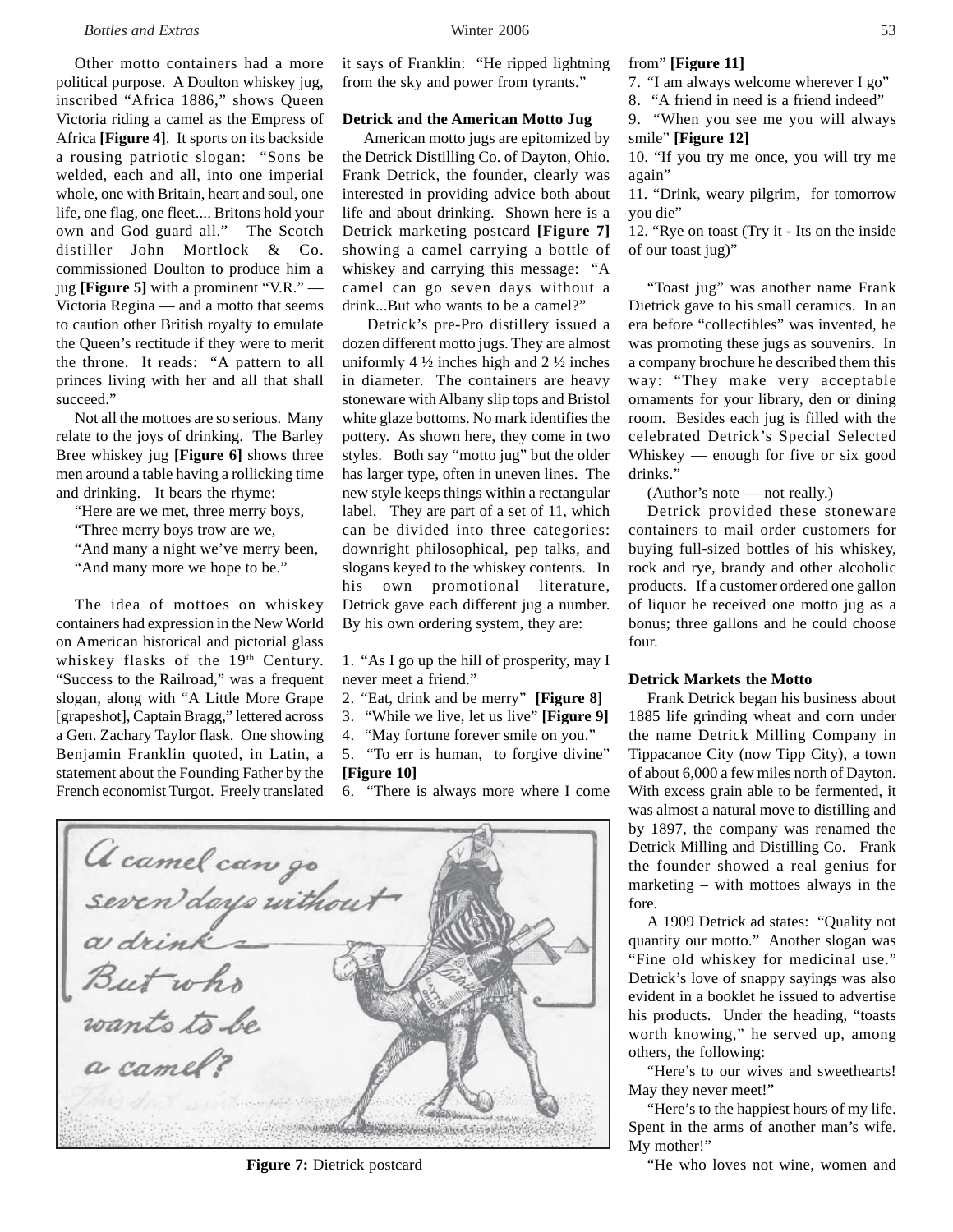54 Winter 2006 *Bottles and Extras*



Figure 8: Dietrick jugs: "Eat, drink...."



Figure 9: Dietrick jug: "While we live...."



**Figure10:** Dietrick jug: "To err is...."

song, remains a fool his whole life long."

 "Let's have wine and women, mirth and laughter; sermons and soda water the day after."

Detrick's distillery prospered during the first part of the  $20<sup>th</sup>$ 



**Figure 11:** Dietrick jug: "There is always..."



Figure 12: Dietrick jug: "When you see me..."

Century as its products sold widely in the central United States. He eventually established a separate distribution depot in Chattanooga TN. City directories there list the firm in 1912 and 1913. Like most other such outfits, distilling ceased in 1919 with the coming of Prohibition. Subsequently the firm concentrated on the milling trade in Dayton under the name Detrick Grain and Mercantile.

### **A Kindred Soul in Washington, D.C.**

Frank Detrick was not the only American whiskey man with a soft spot for snappy sayings. At the beginning of the 20th century, in a saloon in the heart of downtown Washington, D.C., dwelled a publican who also loved also mottoes. His name was Luke J. Kearney.

We know Kearney's fondness for mottoes from the legacy he left of ceramic jugs that frequently are seen at regional bottle shows and at auction on Ebay. These were his Christmas "give always" to favored customers. Judging from the numbers around, the Irish saloonkeeper was generous in handing them out.

While other drinking establishments sometimes gave away whiskey at Yuletide, Kearney's jugs are distinctive. Virtually all are two-toned stoneware with an Albany slip top and Bristol glaze body about 5 and ½ inches high. Most important, each has an individual slogan — something for the drinking public to ponder